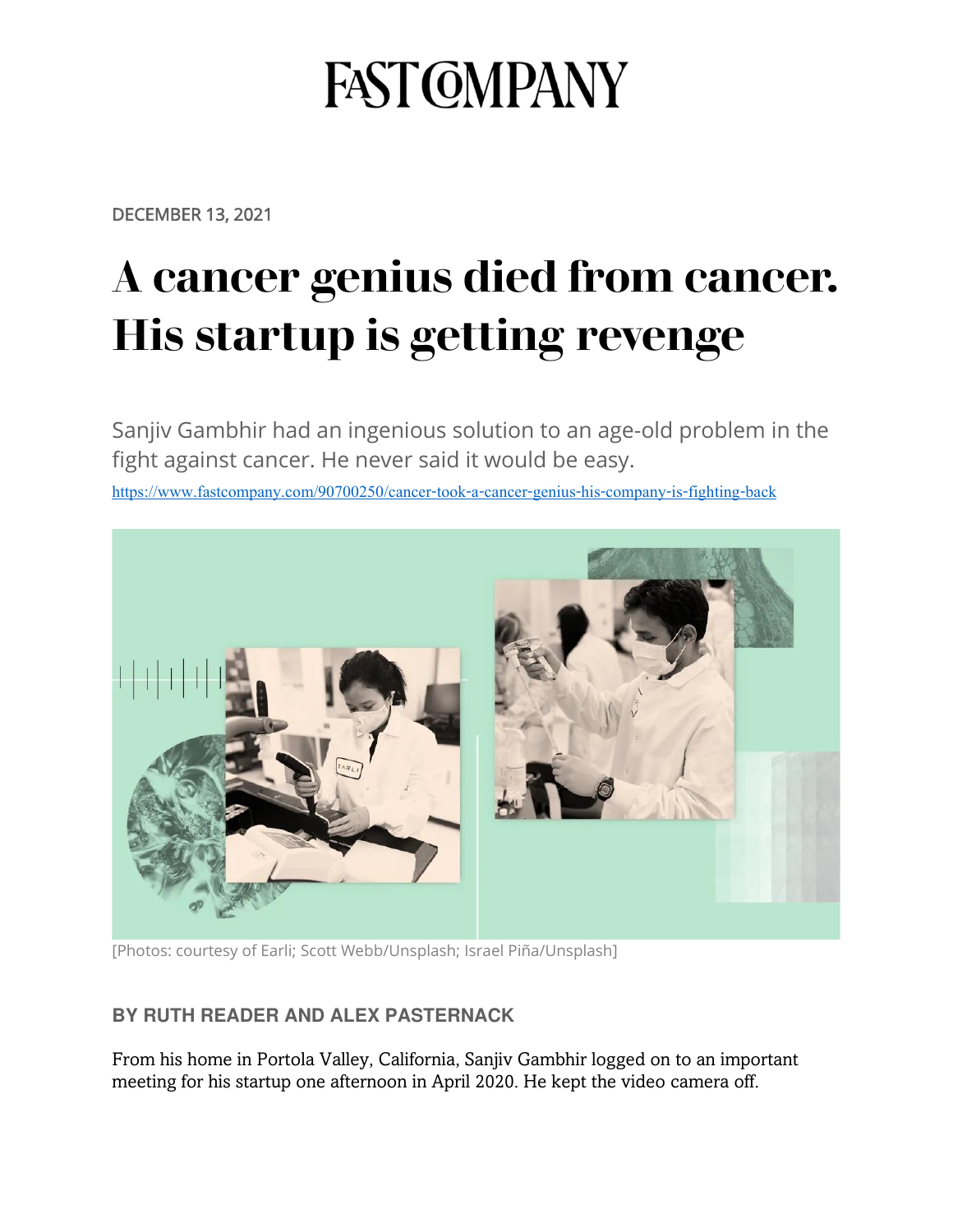This was unusual, not least because he cherished face-to-face connections and was obsessed with visibility. A pioneer of molecular imaging and the director of Stanford's Canary Center for Early Cancer Detection, Gambhir, known as Sam, had spent decades trying to make small, hidden tumors inside the body easier to see. Nearly 600,000 people in the U.S. die from cancer every year, mostly because we tend to catch tumors when they're too late to effectively treat.

"Cancer doesn't need to be a death sentence," Gambhir would tell the researchers in his lab, as he reminded them of the actual patients they were trying to save. By the time he was 50, his breakthroughs in early detection—including developing the reporter genes used in positron emission tomography, or PET scans—had led to three startups, millions in seed funding, and 40 patents.

His latest startup, [Earli](https://www.earli.com/), was the culmination of a decade's-worth of research into whether you could force tumors to show themselves, by having them send out a signal that could be detected in blood tests or PET scans. If that worked, you could open up a new frontier in cancer detection. Gambhir had pioneered the technology, but cofounder Cyriac Roeding, an energetic e-commerce entrepreneur had convinced him to turn it into a company. By the start of 2020, they had already raised \$19.5 million in venture funding to fuel the commercialization of their technology.

But in 2019, doctors had detected something inside Gambhir. A tumor of unknown origin was quietly spreading in his bones. The irony of cancer sneaking up on him was as brutal as the prognosis: After finding such metastasis, the median survival time is three to four months. But Gambhir turned his cancer and his experimental treatments—every few weeks in Munich—into a learning opportunity for himself and his colleagues. Now, a year after his diagnosis, he was bedridden and weak from the treatments. But he was determined to be on this call.

For three hours, Gambhir and the rest of the five-person board—including Jorge Conde, a biotech veteran and partner at the prominent venture capital firm Andreessen Horowitz discussed manufacturing challenges, the search for more cash, and the results of a recent study the company had done in mice. "He was sharp as a tack. I mean, for God's sake, the guy was still pulling apart the science," says Earli cofounder and chief scientific officer David Suhy. "But you could hear in his voice, he was physically weak."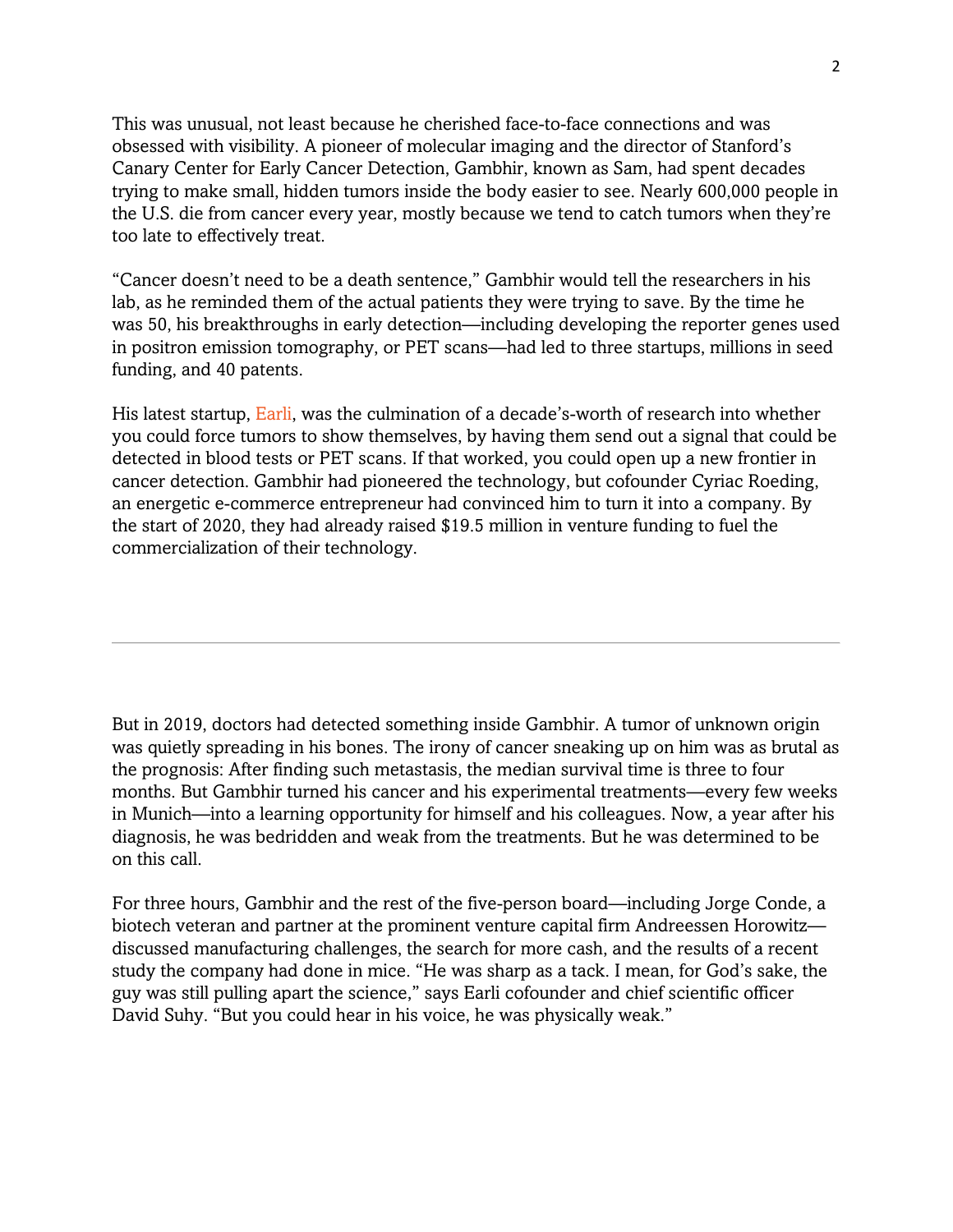

Sanjiv Gambhir [Photo: courtesy of Earli]

Gambhir was often reminding his cofounders how bedeviling biology could be, how resistant it was to commercialization. "The world of biology will always find a way to screw you over," he'd warned Roeding as they were founding the company in 2018. After establishing Stanford's Multimodality Molecular Imaging Lab in 2003, Gambhir had helped develop an armory of futuristic advances for spotting tumors, including a smart bra to continuously monitor for breast cancer and a smart toilet for detecting colon cancers. But much of the tech was still experimental.

As Gambhir pursued this research, his wife, Aruna, battled back breast cancer—twice. Then, in 2013, biology reared its head in another, horrible way: Their 15-year-old son, Milan, was diagnosed with a rare form of the most aggressive kind of brain cancer, the very type of tumor Gambhir's lab had been studying. Gambhir's need to translate his work from lab to practice had never been more urgent. But Milan's cancer proved quicker than the pace of medicine. He died in 2015, at the age of 16.

Five years later, as a tumor spread in his own body, Gambhir felt a different kind of urgency. "The problem is, he knew too much, even with Milan," says Aruna. Now Gambhir's ideas and multi-disciplinary insights into molecular imaging—his one-of-a-kind knowledge of the field—would need to go to the scientists and doctors who could make the most of it, even in his absence.

When President Nixon launched the war on cancer 50 years ago, Sidney Farber, the president of the American Cancer Society, declared that with enough resources, scientists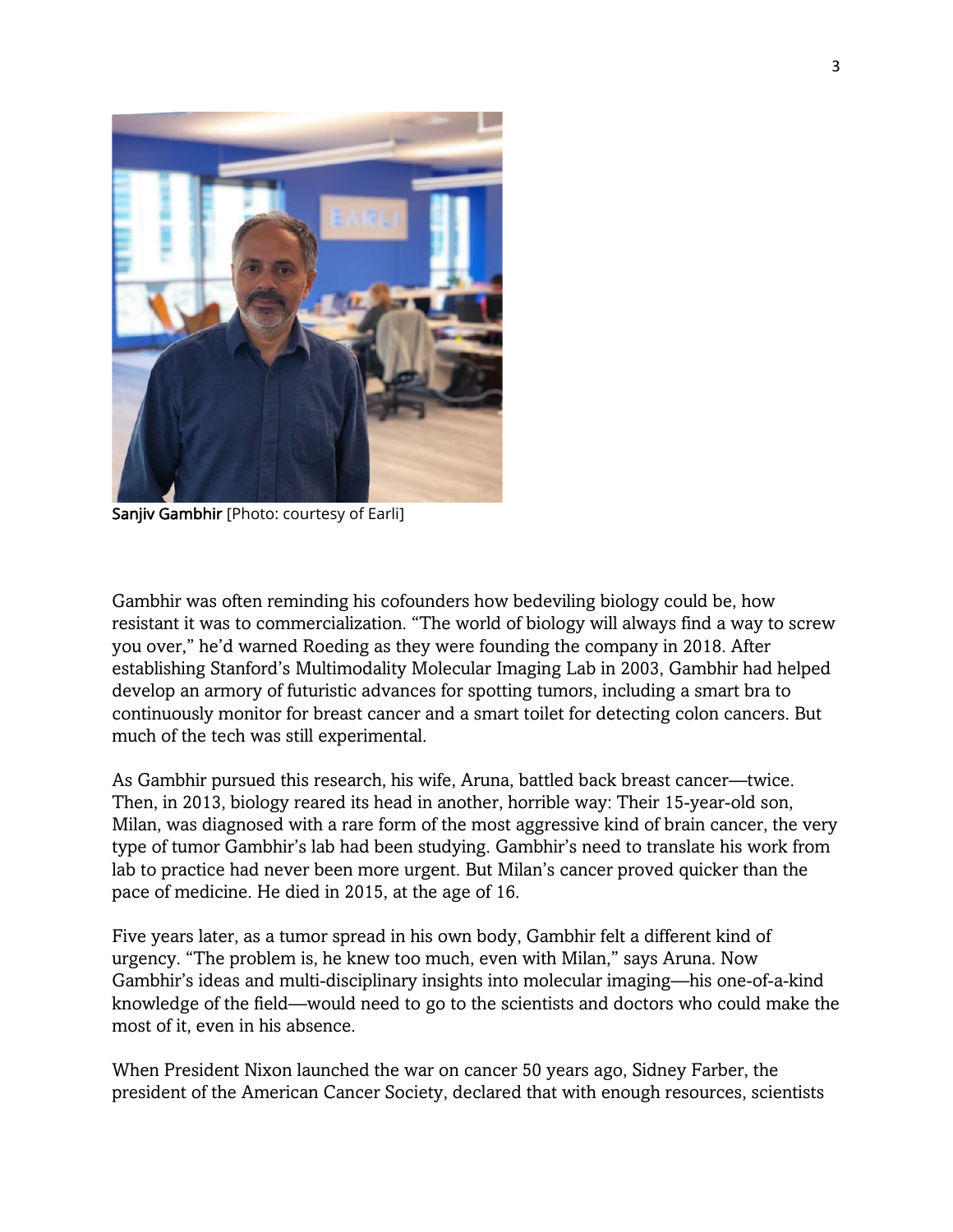could conquer cancer in seven years. Instead it has been a protracted war with a roving target. Despite hundreds of billions of dollars spent on research, cancer is now vying with heart disease to be the number one cause of death in the U.S. "Since 1970, there's maybe 50% improvement in cancer survivors," says hart Hartwell, an advisor to Earli whose work on cell growth earned him a Nobel Prize in Biology. "Given all the effort, it's not great."

The hope now isn't a cure, but finding the right combination of diagnostics and treatments to manage it. And after years of relatively miniscule government funding, detection is getting more attention. The race to catch cancer earlier has given rise to a [\\$168 billion](https://www.alliedmarketresearch.com/cancer-diagnostics-market-A11336)  [industry](https://www.alliedmarketresearch.com/cancer-diagnostics-market-A11336) touting a new class of tests that promise to detect tiny signs of cancers in your blood or stool. Most are pursuing an approach known as "liquid biopsy," using a blood test to look for abnormal pieces of DNA shed by cancer cells.

Finding bits of cancer cell sheddings, however, is notoriously hard. Earli's approach compels tiny tumors to produce new signals, sending out flares—naturally-occurring proteins—that can be more easily detected in a blood test or illuminated for an imaging scan. A reliable diagnostic that could be administered once a year by a doctor to find and pinpoint very early, aggressive tumors in apparently healthy people could have a profound impact on healthcare and its costs.

"Once you find [a tumor] and you can localize it, you can act on it, and then it becomes protection, not just detection," Roeding says. Someday, Earli's "synthetic biopsy" platform could even be useful for targeting cancer cells with personalized medicine, immunotherapies, or mRNA vaccines, not unlike the ones used to fight Covid. Already the company has shown an ability to detect certain cancers in mice and dogs; in June, it began dosing its first human patients as part of a clinical trial. But it still has a long way to go.

Back at the board meeting, Roeding reviewed the results of their first trial in mice. The synthetic biomarker they were using to tag tumor cells had shown up in PET scans of cancerous mice—a little glowing lighthouse in a sea of uncertainty. Suhy and Roeding were ecstatic. Gambhir was circumspect. "He asked us four questions," Roeding recalls. Did the test actually detect cancer? Did it have a low false negative rate? Was it differentiating between malignant and benign? Could it determine the stage of cancer?

The trial was promising, but Gambhir needed more than promises. In June 2020, three months after the board meeting—and the day after receiving Stanford's Dean's Medal, its highest honor—he died at home at the age of 57.

For the field of early cancer detection, the loss was devastating. Tributes poured in from researchers around the world, and colleagues held a string of academic symposia dedicated to his legacy. Last September, the *Journal of Nuclear Medicine* bucked a 55-year tradition for the cover, trading its typical medical imagery for a [full-page portrait of](https://jnm.snmjournals.org/content/61/9/1273)  [Gambhir.](https://jnm.snmjournals.org/content/61/9/1273)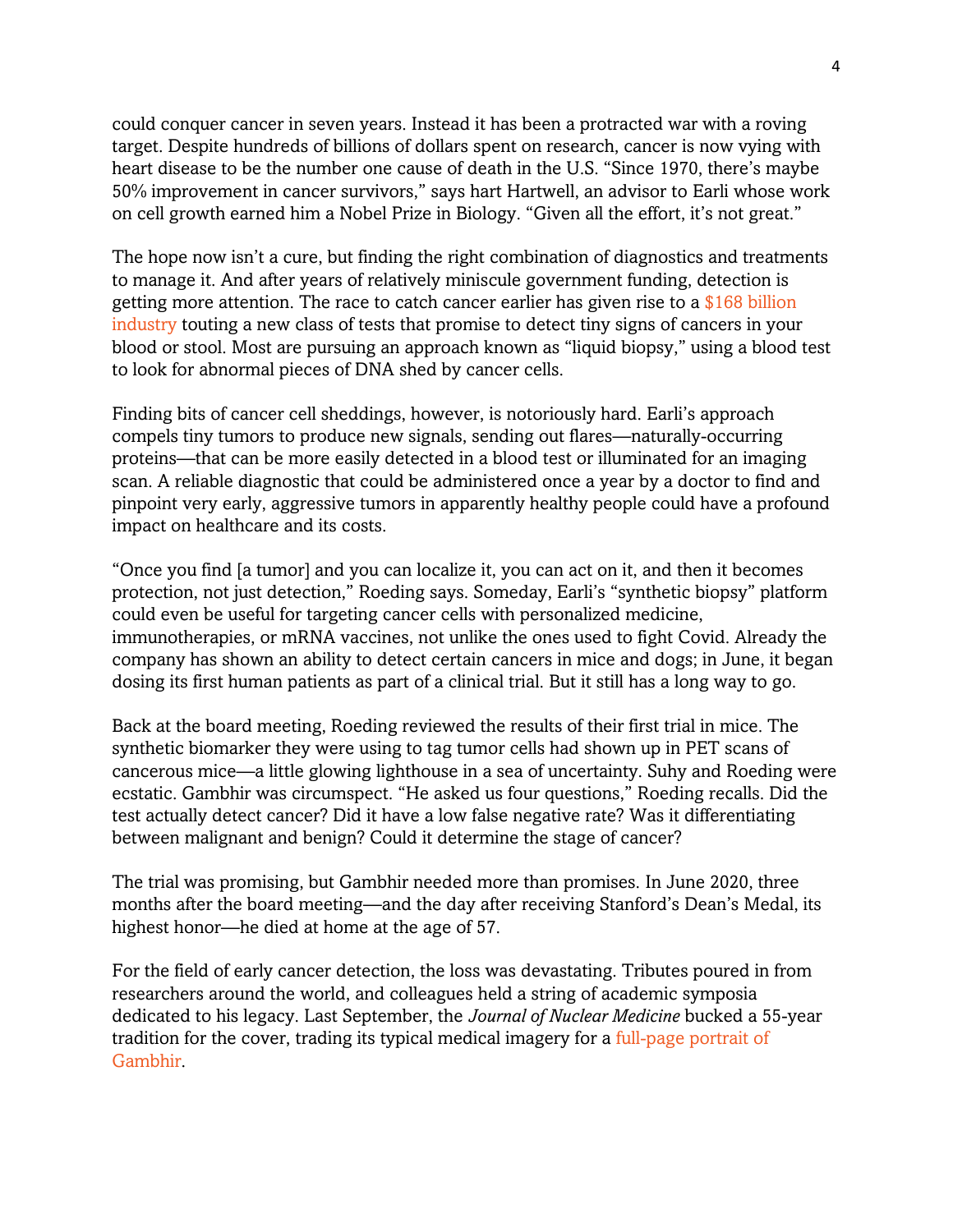His company, meanwhile, is forging ahead and confronting another big question: Can they manifest a technology without the visionary who dreamt it up? "We are working on a very low probability, but potentially high impact thing," says Roeding. "It's a moonshot. There's no doubt about it."

Light-haired and boyish, Roeding was born in Germany, and yet is the archetypical energetic Silicon Valley entrepreneur-investor. A veteran of business consulting, smartphone-era startups, and venture capital, he can repeat a well-rehearsed pitch verbatim and never sound scripted—skills that helped him build up the in-store discount app Shopkick and sell it for \$250 million to the biggest telecom company in South Korea.

In 2016, a couple years after that deal, Roeding was in the Bay Area looking for his next startup idea. An interest in brain-computer interfaces brought him to Stanford's campus, which in turn led him down the rabbit hole of precision medicine. But the deeper he got, the more confused he became. Here were all these scientists saying they each had the solution to the world's various biggest problems. "I'm not a biologist," says Roeding. "I didn't know who was wrong."

By Thanksgiving of 2016, three months into his search, Roeding was feeling deflated. That morning, his wife handed him a copy of a Stanford alumni magazine and suggested he read the cover story, about a prominent radiologist's struggle to save his son from metastatic brain cancer. The piece shook him, and early that afternoon he sent an email to its subject, Gambhir. "I can only imagine how hard especially holidays like today's are for you and your wife," Roeding wrote. "But perhaps just on a day like this, it is worth remembering that Milan, your journey to try to save him, and the powerful ideas that have come from this journey, have inspired others like me." Roeding introduced himself, and said he, too, was interested in health monitoring. "Perhaps there are ways we could work together."

Two months later, they met on a sun-drenched Saturday at a small restaurant in Portola Valley, a town near Palo Alto. They talked about innovation and science and the yawning chasm between academia and commercial medicine. After years of navigating the bureaucracies of biomedical research, Gambhir was drawn to Roeding's left-field thinking. The lunch became the first of many Saturday meetings. Gambhir agreed to teach Roeding biology ("largely in vain," says Roeding) and introduced him to even more scientists. But Roeding was more eager to hear what Gambhir was working on. When Gambhir told him about his lab's work around using biomarkers to catch tumors earlier than other diagnostics, Roeding was hooked.

They used \$400,000 of their own money to get started, incorporating the company in June 2018. They negotiated a licensing deal with Stanford for Gambhir's related patents and tapped Suhy, who previously led gene therapies at Australian biopharma Benitec, to serve as chief scientific officer. Gambhir would be a scientific advisor and Roeding became CEO.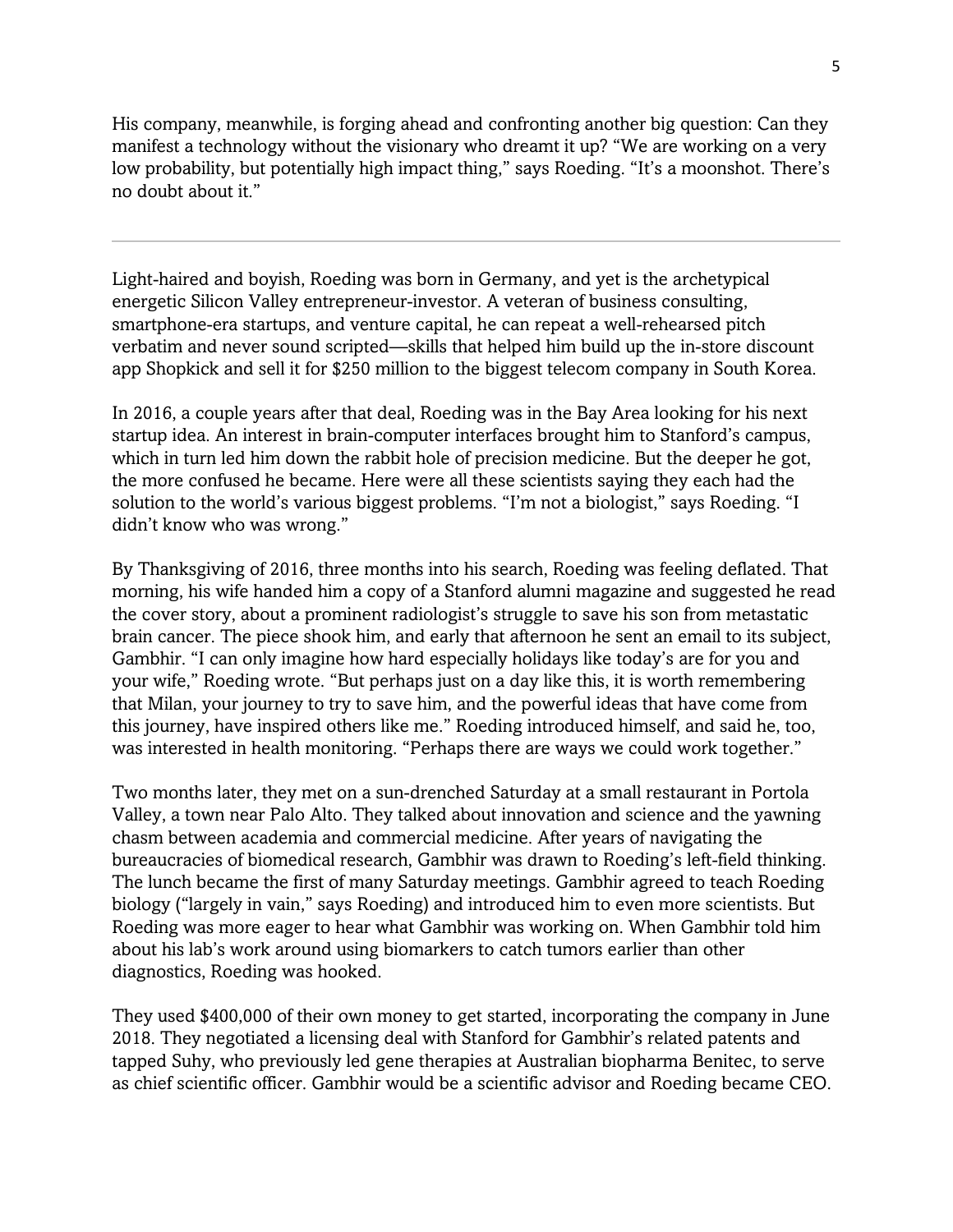

Earli cofounders Cyriac Roeding, Sanjiv Gambhir, and David Suhy [Photo: courtesy of Earli]

Roeding was an unusual choice to helm a breakthrough biotech company. He recalls asking Gambhir: "Should someone with my background bother the world of biology with my presence?" The field of biology has a surplus of experts and no generalists, said Gambhir, and few people who knew how to run a startup. On top of that, he said, biology is fickle: biological exploration will always take longer and be harder than you think. He argued that being able to move fast—and, yes, fail fast—could help the company resist the inertia of experiments, trials, and regulations.

At the start, Roeding's aggressive targets raised eyebrows among investors. "We said, we want to be in humans within three years, and they kind of chuckled," says Roeding. Most weren't convinced, but the pitch caught the attention of Andreessen Horowitz's Conde, who is a biotech industry veteran. Before the year was out, Gambhir and Roeding had secured just shy of \$19.5 million in seed funding from a group led by Andreessen Horowitz that included Salesforce founder Marc Benioff, Menlo Ventures, and Chinese venture firm ZhenFund.

Even with buy-in from the likes of Andreessen and Benioff, the founders knew their operation faced an uphill battle. Diagnostics that require injecting patients face a phalanx of clinical trials, a process that takes years even with the enormous resources of giant pharmaceutical companies. While Earli had shown some promise in the lab, there wasn't a guarantee it would translate to animals. And scientists had never tested synthetic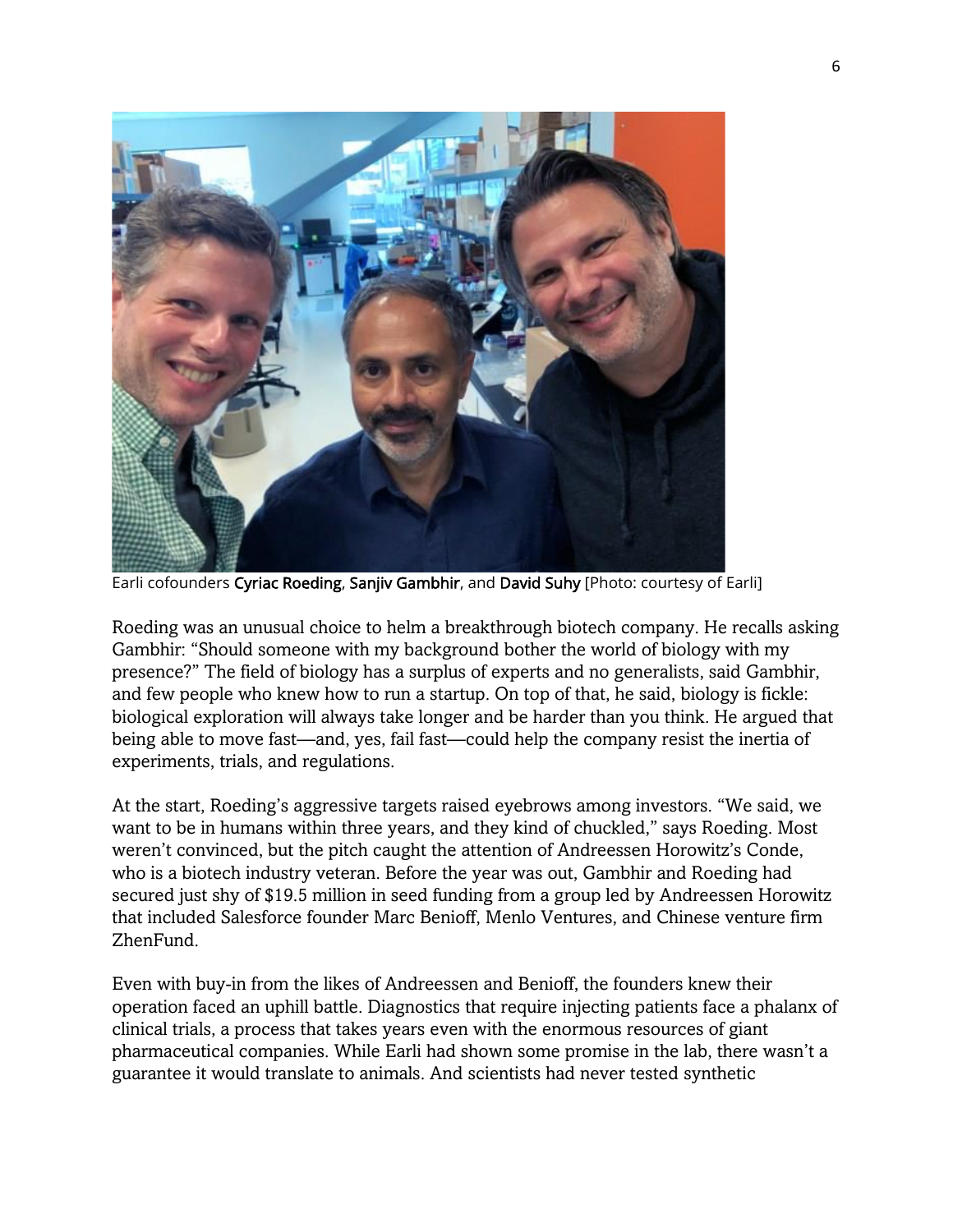biomarkers in humans: There were likely to be unusual regulatory hurdles to getting a clinical trial approved.

For the first year, Suhy and Roeding met with Gambhir every four to six weeks to talk about the company's progress. They managed day-to-day operations, but Gambhir could find the holes in their thinking and minor successes—an invaluable perspective in setting the direction until their next meeting. As the hours wore on, their conversations would inevitably give way to heady discussions on the state of science.

In late spring of 2019, Roeding got a call from Gambhir. His voice sounded funny. He told Roeding that he was sitting on the couch with his wife. They had just found out that he had cancer, and it wasn't clear where it had started. By definition, it was metastatic and almost impossible to treat. If they didn't know where it originated, they couldn't know what they were fighting.

Roeding tried to stay optimistic. "It's battle time," he told his cofounder. Gambhir said there were possible treatments, but he was also clear-eyed. They agreed that they needed to prepare the company for a world without Gambhir.

"We have to make sure that our science is advanced enough so that we can move forward without having to rely on his input at a deep level continuously," Roeding recalls realizing. "For us, really the main question became, does Earli have enough escape velocity so that we can become what [Gambhir] wants us to be?"

The biggest victories in the war on cancer have been scored via anti-smoking campaigns and cigarette taxation. They're largely responsible for the 27% drop in deaths from cancer in the U.S. between 2009 and 2019, according to the Center for Disease Control and Prevention (in lung cancer, advances in targeted therapies also played a role). Still, little has progressed in screening, which scientists see as the best opportunity to find cancer before it gets out of control.

Chances are, you've been through multiple cancer screenings: mammograms, pap smears, colonoscopies, when a doctor takes a look at the weird mole on your back. Long-time smokers over 50 years old might get a CT scan. For certain cancer types, these screens, which mostly rely on seeing physical changes, can save lives.

But there are lots of forms of cancers that can't be screened for: ones that are too small to see or that haven't necessarily caused any bodily changes. Tumors mutate and evolve in unique ways, so each person's cancer is a little different. A tumor that's benign in one body could be deadly in another. "What we're faced with is just enormous diversity," says Earli advisor Hartwell.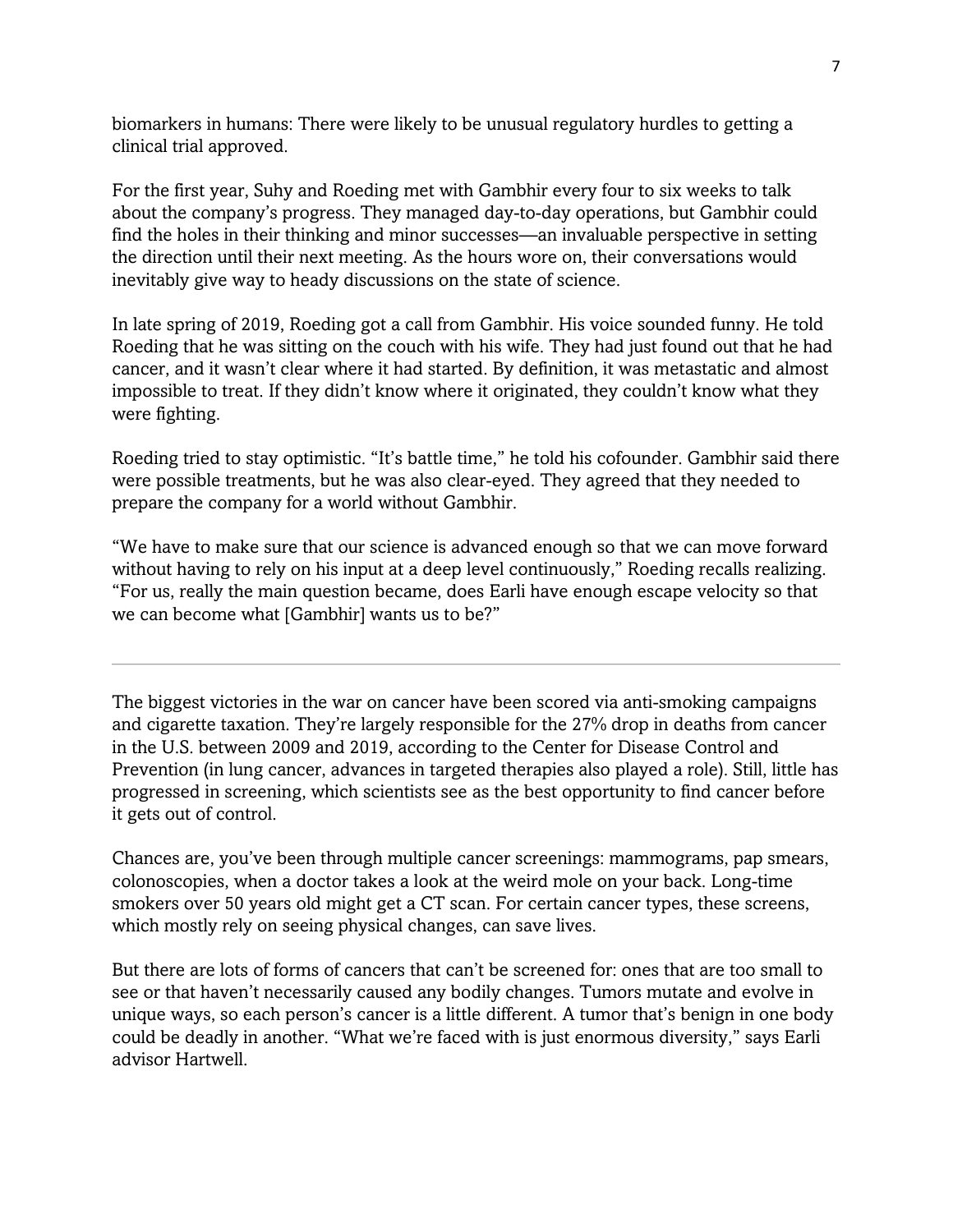As a result, cancer treatment has become more personalized, with scientists tailoring dosage and type of therapeutic to the genetic makeup of a cancer's cells. But some scientists, including Hartwell, think that developing better earlier detection methods will offer a far less invasive—and far more affordable—path to lowering cancer deaths. So far, however, early detection has proceeded in fits and starts. "The cost per advance is not impressive," he says.



[Photo: courtesy of Earli]

The latest and greatest tools in cancer diagnostics are genetic testing and liquid biopsy tests. Genetic testing alerts doctors to potential genes that are associated with an increased risk of cancer, like BRCA-1 and BRCA-2 for breast cancer. Liquid biopsies capitalize on advances in machine learning to analyze blood samples for the tiniest clues of cancer, by detecting and analyzing fleeting fragments of cells that tumors shed. These can include DNA, RNA, proteins, and other pieces of cancer cells that circulate in the body and sometimes contain clues about their location.

Menlo Park-based Grail—one of dozens of companies that Gambhir advised—now sells a liquid biopsy test called Galleri, which purports to find 50 types of cancers in apparently healthy people. The test, at \$950, is not covered by insurance, but that could change after full FDA approval, which Grail intends to seek in 2023. Another California company,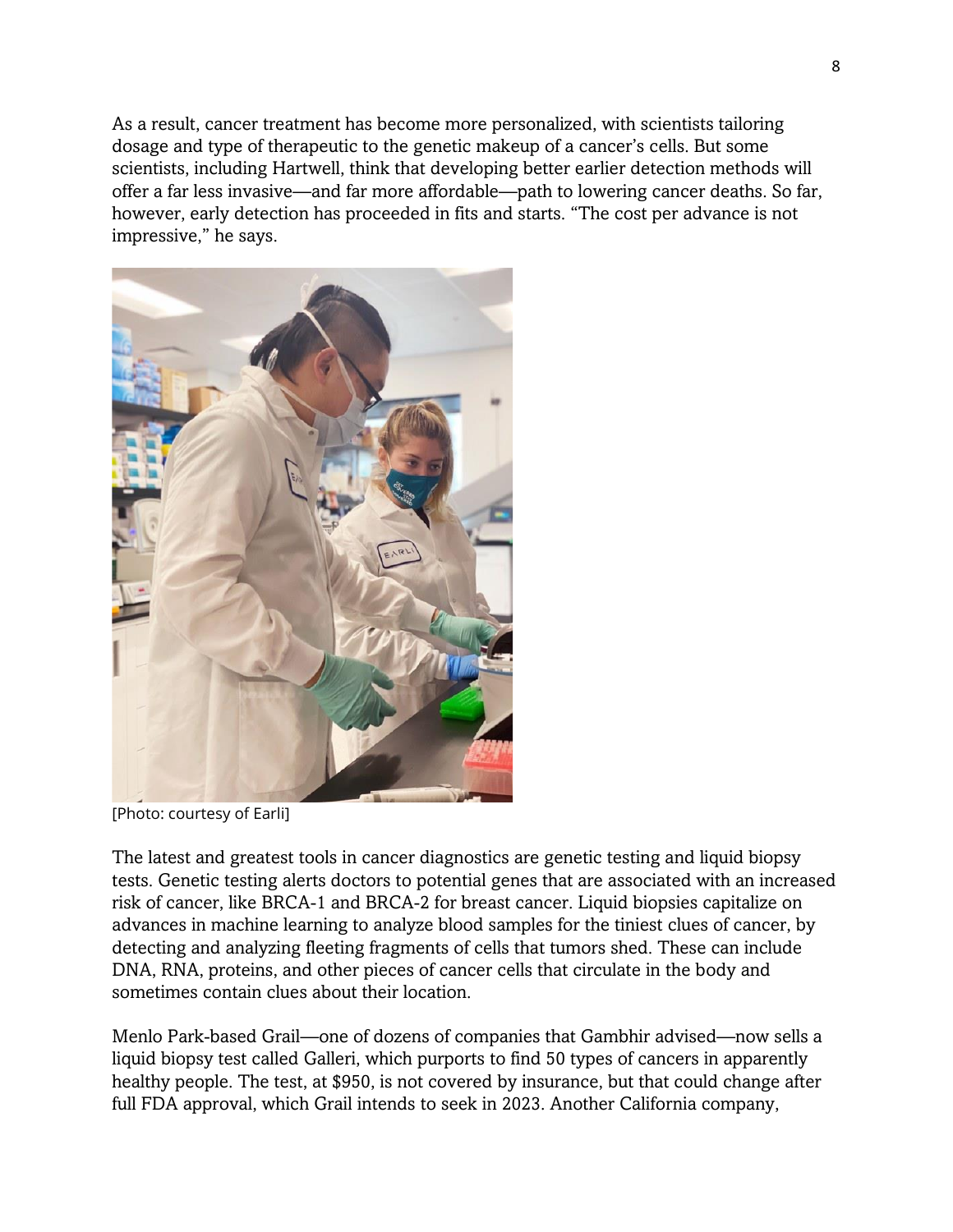Redwood-based Guardant Health, is currently running trials of its early-stage colorectal cancer test, eyeing a market for early detection that's expected to reach \$280 billion by 2027.

Not everyone is so bullish on liquid biopsies, however. "I should be careful what I say. I could make myself persona non grata," says Judy Garber, Director of the Center for Cancer Genetics and Prevention at Dana-Farber Cancer Institute and adviser to Earli. Several liquid biopsy companies, she says, "want to find all cancer at once, which I agree would be great. But I think that hasn't been what the data supports, and yet they seem to be in this huge rush to sell their test."

The most compelling recent [data](https://www.annalsofoncology.org/article/S0923-7534(21)02046-9/fulltext) showed that Grail's test could positively identify stage I to III cancer more than 67% of the time in a set of twelve cancers including head and neck, liver, and pancreatic cases. Overall, the test had a false positive rate of 0.5%, and was able to identify the tumors' organ sites 88.7% of the time. But its ability to detect other cancers was lower: It identified less than 20% of thyroid, kidney, and prostate cancer cases, for instance.



[Photo: courtesy of Earli]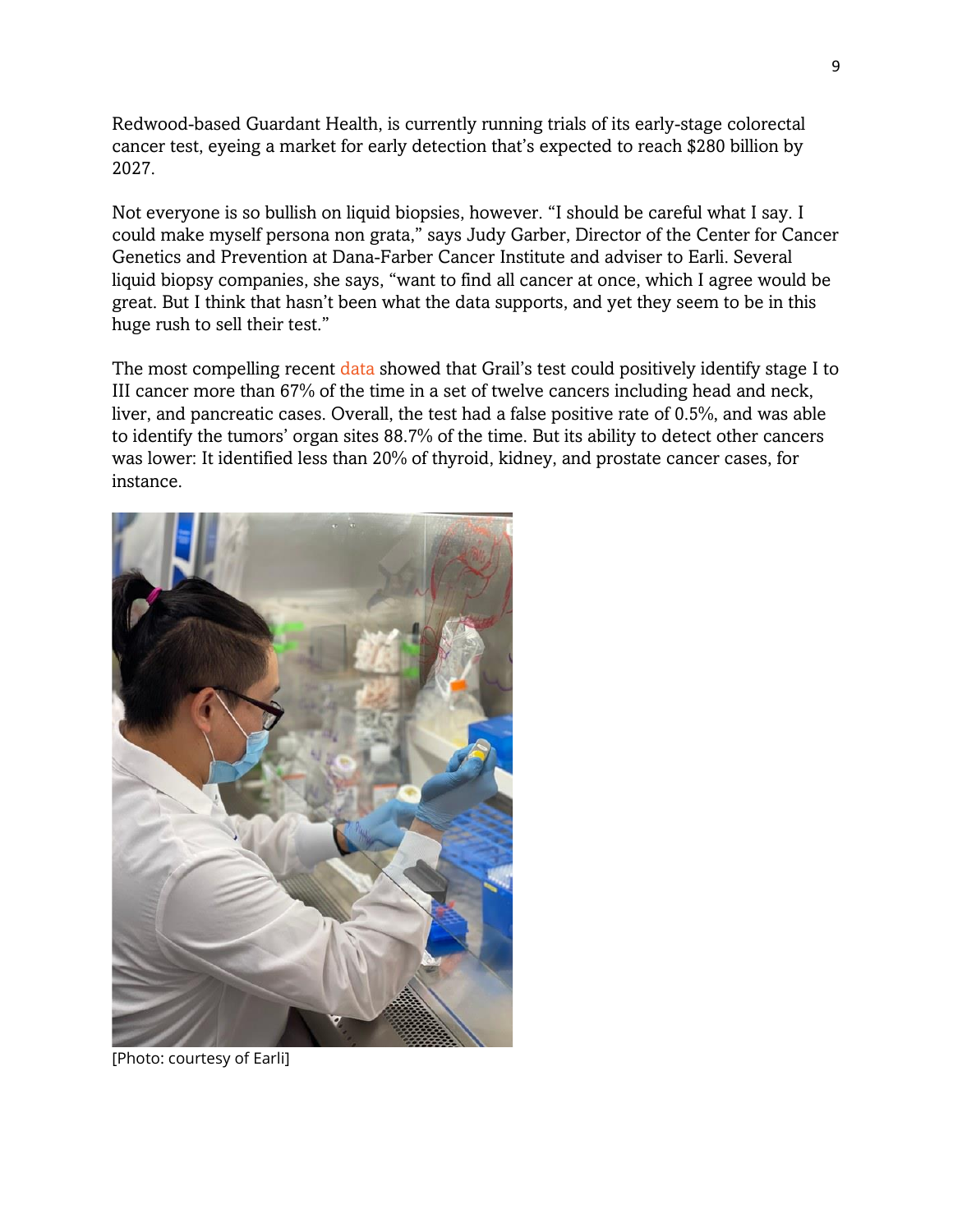One major challenge for early detection tests that look for natural biomarkers, like cell sheddings, is that young tumors produce far fewer of these fragments. Even when these cancer bits do make it into the bloodstream, they spend less time in circulation, making it exceedingly difficult to pull them out in a sample.

Earli's diagnostic takes a more proactive approach to the search for tumors, by taking advantage of advancements in synthetic biology. Its platform consists of an injectible compound that carries a reporter gene, engineered to activate at the faintest hints of tumor cells, wherever they are. Once it's tapped into the cellular pathways driving the tumor's uncontrolled growth, the gene is designed to express a synthetic biomarker, effectively "boosting" the cancer's signal. For its biomarker, Earli chose an enzyme that typically only appears during embryonic development. A Cambridge-based startup called Glympse is developing a simliar method to identify liver disease, though cancer detection is also on its roadmap.

The approach has several apparent advantages over current liquid biopsy technologies. Because it uses a synthetic biomarker, Earli can more easily control the amplitude of the signal. Where liquid biopsy companies use the genetic code of cancer fragments to try to determine a tumor's location in the body, Earli pinpoints the tumor itself. This could also help physicians better track the success of ongoing therapies, and lead to novel therapies: With an additional molecule designed to trigger an *immune response* in cancer cells, Earli's surveillance platform could eventually be harnessed to kill elusive tumors too.

When he heard Earli's concept for the first time, Hartwell remembers thinking it was "incredibly brilliant." "You sort of wonder why it took us so long to think of it," says the former president and director of the Fred Hutchinson Cancer Research Center. "But that's not what makes a successful company." If Earli is going to be "a company rather than just a research project," he stresses, it needs to quickly identify—and market—an application of its technology. "That's a race that you can't predict."

When Gambhir died, the company was still in semi-stealth. Earli barely had a web presence, save for a recruiting website, and had interesting, but nascent progress in mice. It needed more cash, to hire more scientists, double down on pre-clinical research, and start building out a new lab.

Before Gambhir's last board meeting, the company began getting feedback from his longtime colleagues and friends, a Who's Who of cancer pioneers: Hartwell and Garber, but also Nobel Prize-winning cancer researcher Jim Allison, Moderna founder Bob Langer, Charlie Rudin, who heads up thoracic oncology at Memorial Sloan Kettering, and Aruna, who now runs another company related to her husband's research called CellSight, which is working on technology that recognizes if cancer treatment is working.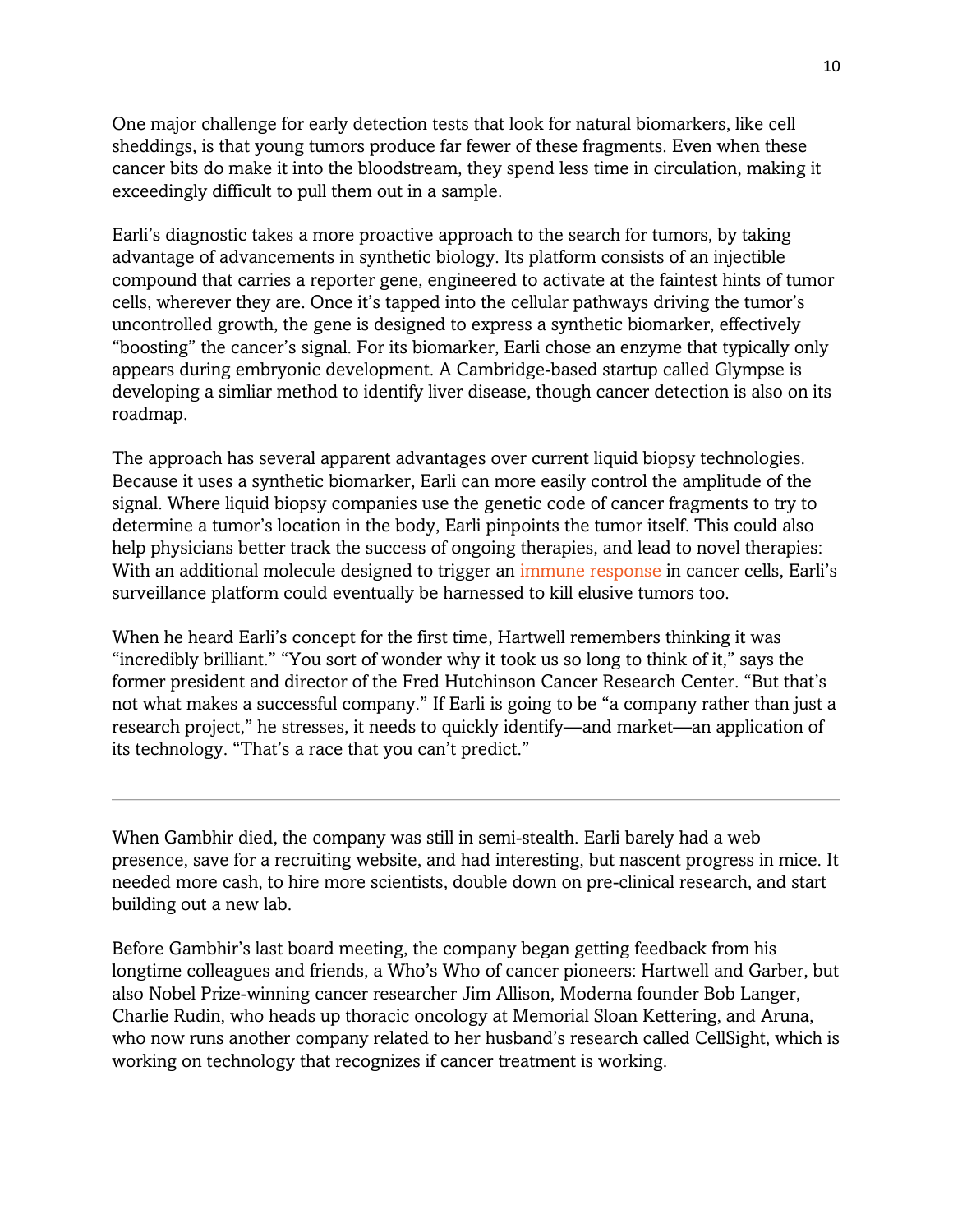In fall 2019, Langer dashed off an email to investor Vinod Khosla, founder of Khosla Ventures, introducing him to Earli and laying out how it differed from liquid biopsy firms. Khosla had for years passed on high-flying biotech investments, but says he was drawn to Earli's "orthogonal approach" to early detection, versus the "incremental" efforts of other ventures. Khosla likens Earli to Cambridge-based Commonwealth Fusion Systems, one of his biggest investments, which is aiming for the moonshot of nuclear fusion. "In our fund, we sort of say, 'large impact, large technology breakthroughs that cause a large impact'—if you do that, the money will follow."



Dr. Michael Kent, pictured with his dog Danson, is helping Earli conduct trials at his canine lab at UC Davis [Photo by Don Preisler/UCDavis]

In January 2020, Khosla Ventures led Earli's \$40 million series A, alongside Andreessen Horowitz. The board now includes Conde, Justin Kao, who stewarded Khosla's investment, and Marc Andreessen, who serves as a board observer.

"It'll never be quite as good as if Sam was working on it himself," Khosla admits. "But they're at a proof point that is substantially lower risk today than it was two years ago." He pointed to "a cadre of world-class scientists" that Earli has recruited as advisers. "If it can be done, I think this team can do it."

With the funds, Earli went on a hiring spree: 29 researchers now work at its headquarters in South San Francisco. And Roeding and Suhy decided to pursue a proof of concept in dogs. The company worked with the Comparative Cancer Center at the University of California Davis School of Veterinary Medicine, which connects sick dogs with clinical trials. Together they studied the biomarker at four different doses in a total of 23 dogs to see if it would show up in blood work.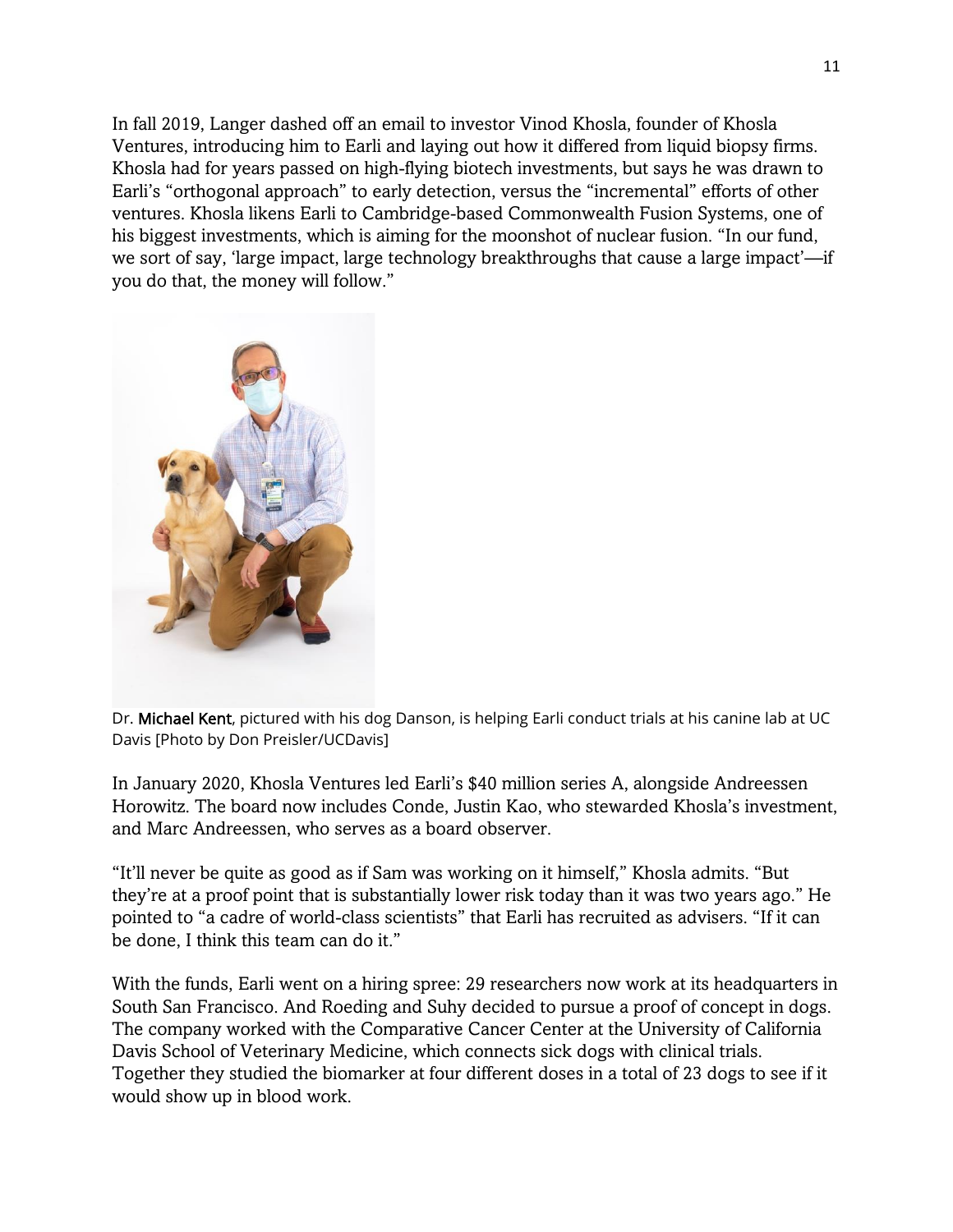

Roeding and members of the Earli research team [Photo: courtesy of Earli]

Michael Kent, director of the center, says that Earli's compound was well tolerated, with only a few dogs developing a brief and low-grade fever. Full trial results of the trial will be published later this year, but the results were favorable. "This isn't going to be in your doctor's office next year, but this could be game-changing," Kent says. Unlike the liquid biopsy tech Kent has tested, Earli doesn't depend upon serendipity to spot cancer. "You have something making a clear signal and saying, 'Hey, I'm here!" That's unique." Earli is now funding subsequent trials with dozens of dogs.

Demonstrating that the test was nontoxic for dogs was crucial in getting the Australian government to agree to let Earli begin its first human trials in the country, which began this past September, amid a series of pandemic-related delays. So far, two people have been dosed, and another is on track. The aim is to detect advanced-stage lung cancer in already diagnosed patients—and to amass the data Earli will need to convince the U.S. Food and Drug Administration to let it proceed with a U.S. trial of its novel technology.

Suhy says he's encouraged by the speed with which the FDA approved mRNA vaccines during the pandemic. That suggests regulators, and perhaps consumers at large, are amenable to novel medical technology like Earli's diagnostic. Still, he notes, those approvals were based on years of data. And even if Earli achieves FDA approval, it will need to convince doctors to add a novel diagnostic to their workflow, and, it hopes, to get programs like [Medicare](https://www.medicare.gov/coverage/preventive-screening-services) to help pay for it, whatever it costs.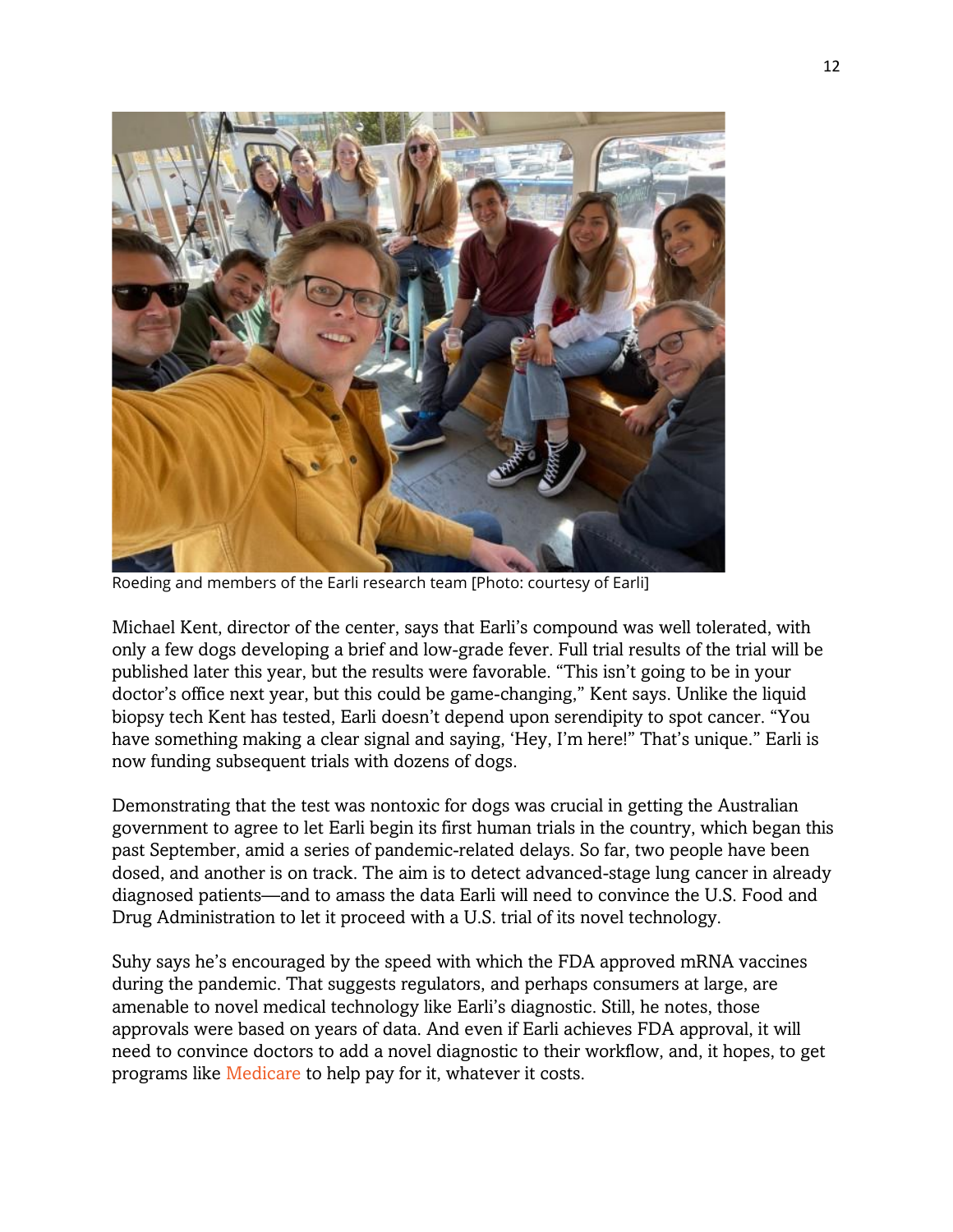Nora Pashayan, a professor of Applied Cancer Research at University College London who is not affiliated with Earli, calls its concept "amazing." But says "it could take a long time" for Earli to come to market. And its approach faces several pressing questions, she says, related to the design of the biomarker, how often it's deployed, and in whom.

These elements—how and who—matter, because contrary to conventional medical wisdom, early detection doesn't always save lives.

The problem is that doctors can't always tell the difference between a benign or malignant tumor and therefore may treat a tumor out of an abundance of caution. "Other than the psychological burden [of diagnosis], there are side effects of treatment—going into chemotherapy, endotherapy, or surgery," says Pashayan. "So the harms are much more than the benefits, [if] this cancer was not going to do anything."

A failed public health effort in South Korea serves as a [cautionary tale.](https://www.nejm.org/doi/full/10.1056/nejmp1409841) Between 2000 and 2011, thanks to a government recommendation, doctors in the country started screening everyone for thyroid cancer. Unsurprisingly there was a surge in thyroid cancer diagnoses and surgery to remove these tumors. However, after ten years, deaths from thyroid cancer remained stable. The screening campaign wasn't preventing death. If anything, it was creating problems for people who were experiencing complications from unnecessary surgery. For companies like Earli, the protocols around a diagnostic matter as much as whether it works.

The greater scientific research community still believes that early detection tools, like Earli's, are critical. Cancer drugs treat, but do not cure—and are immensely expensive. The hope is that finding cancer early, identifying the tumor profile, and stopping it before it spreads could one day make getting cancer a relatively anxiety-free experience. "What we need to show are the success cases of what it means to find it, get rid of it, and live on," says Roeding. "And in order to do that, we need to find more early stage cancers."

More than 1,600 people logged into Gambhir's memorial service, which was held at the height of the pandemic, in July 2020. Colleagues described his generosity and farsightedness. "It would not be entirely accurate to say that Sam presented a 'vision' for the field of molecular imaging, because that sounds a little like the elements of the vision were out there and others were also aware of it," said Norbert Pelc, Stanford University professor emeritus of radiology. "Sam created the vision and then articulated it. He was able to do that: See a path ahead many years ahead of his time and explain it to an audience at a wide range of levels."

"He gave you confidence in that future," says Cristina Zavaleta, an assistant professor of biomedical engineering at USC and one of Gambhir's hundreds of former students. Sam may not get to see where all of his ideas will travel, but "he was already there in his mind," she says. "We're the ones that have to catch up."